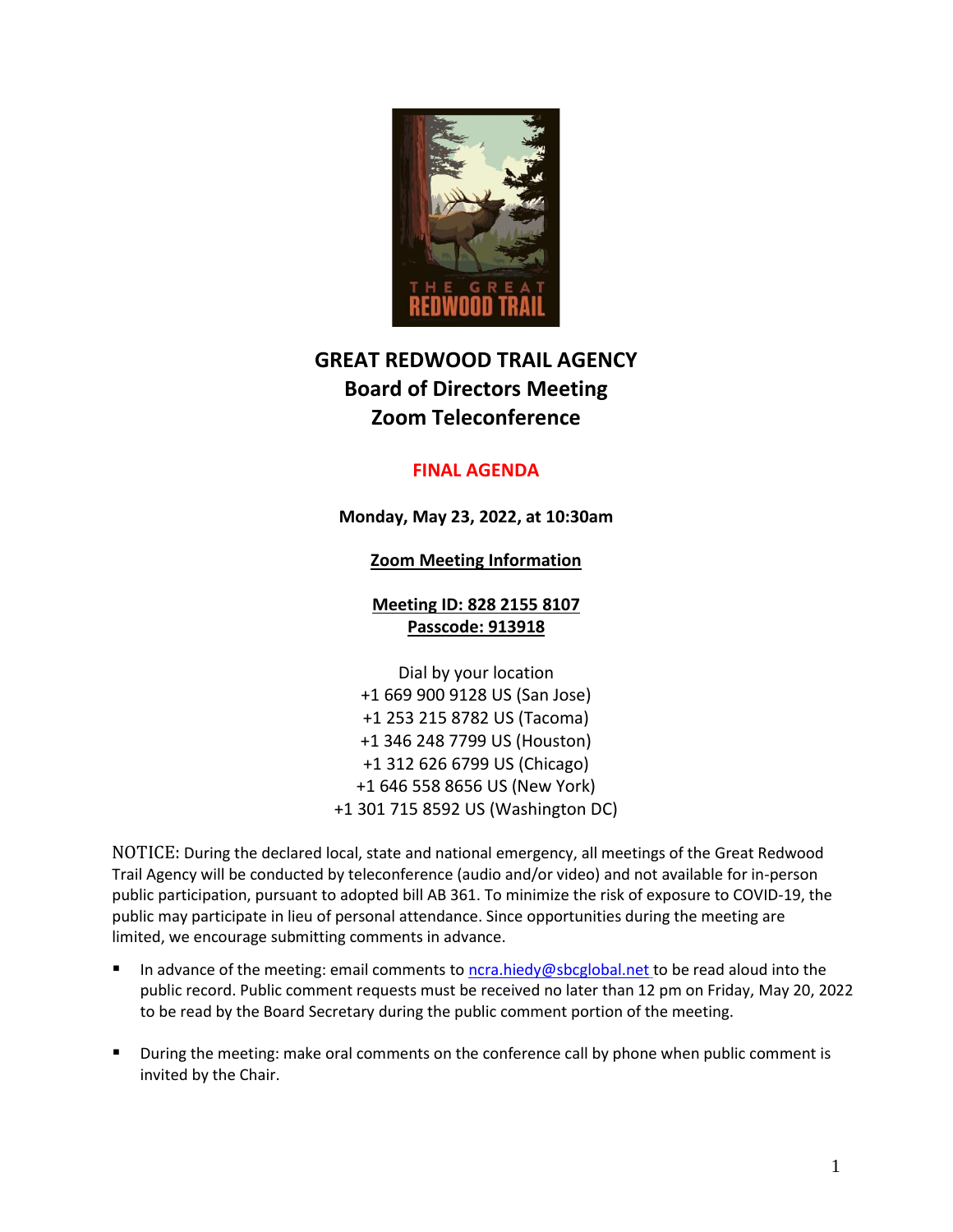DISABLED ACCOMMODATION: If you have a disability which requires an accommodation or an alternative format to assist you in observing and commenting on this meeting, please contact the Clerk of the Board at (707) 463-3280 or by email [ncra.hiedy@sbcglobal.net](mailto:ncra.hiedy@sbcglobal.net) by 12 pm on Friday, May 20, 2022 to ensure arrangements for accommodation.

Thank you for your interest and cooperation.

## **A. CALL TO ORDER**

## **B. ROLL CALL**

## **C. AGENDA APPROVAL**

### **D. PUBLIC COMMENT –** *Please refer to notice at the top of this Agenda.*

*Comments will be limited to three minutes per person and not more than ten minutes per subject, so that everyone can be heard. "Public comment" time is limited to matters under the jurisdiction of the Agency that may not have been considered by the Agency previously and are not on the agenda. No action will be taken. Members of the public may also comment during specific agenda items when recognized by the Chair.*

### **E. PRESENTATION –** Chair Hart

### **F. CONDUCT OF BUSINESS**

- **1.** Discussion and Possible Action Regarding Resolution 2022-04 Authorizing Continued Teleconference Meetings
- **2.** Discussion and Possible Action Regarding Establishing Time and Place of Regular Board of Directors Meeting
- **3.** Discussion and Possible Action Regarding Approval of Utility Corridor Easement Scotia Community Services District
- **4.** Discussion and Possible Action Regarding Amendment to City of Ukiah Lease Agreement to include Mason Street Property – Ukiah, Mendocino County
- **5.** Discussion and Possible Action Regarding Resolution 2022-02 Approval of Draft Agency Budget FY 2022-23 and Resolution 2022-03 - Approval of Draft CalSTA Budget FY 2022- 23
- **6.** Discussion and Possible Action Regarding Approval of Joint Powers Agreement with Coastal Conservancy Pursuant to SB 69 (2021).
- **7.** Discussion and Possible Action Regarding Delegation of Authority to the Chair of the Board of Directors to Execute an Agreement with County of Sonoma to continue Payroll and Accounting Services

## **G. CONSENT CALENDAR**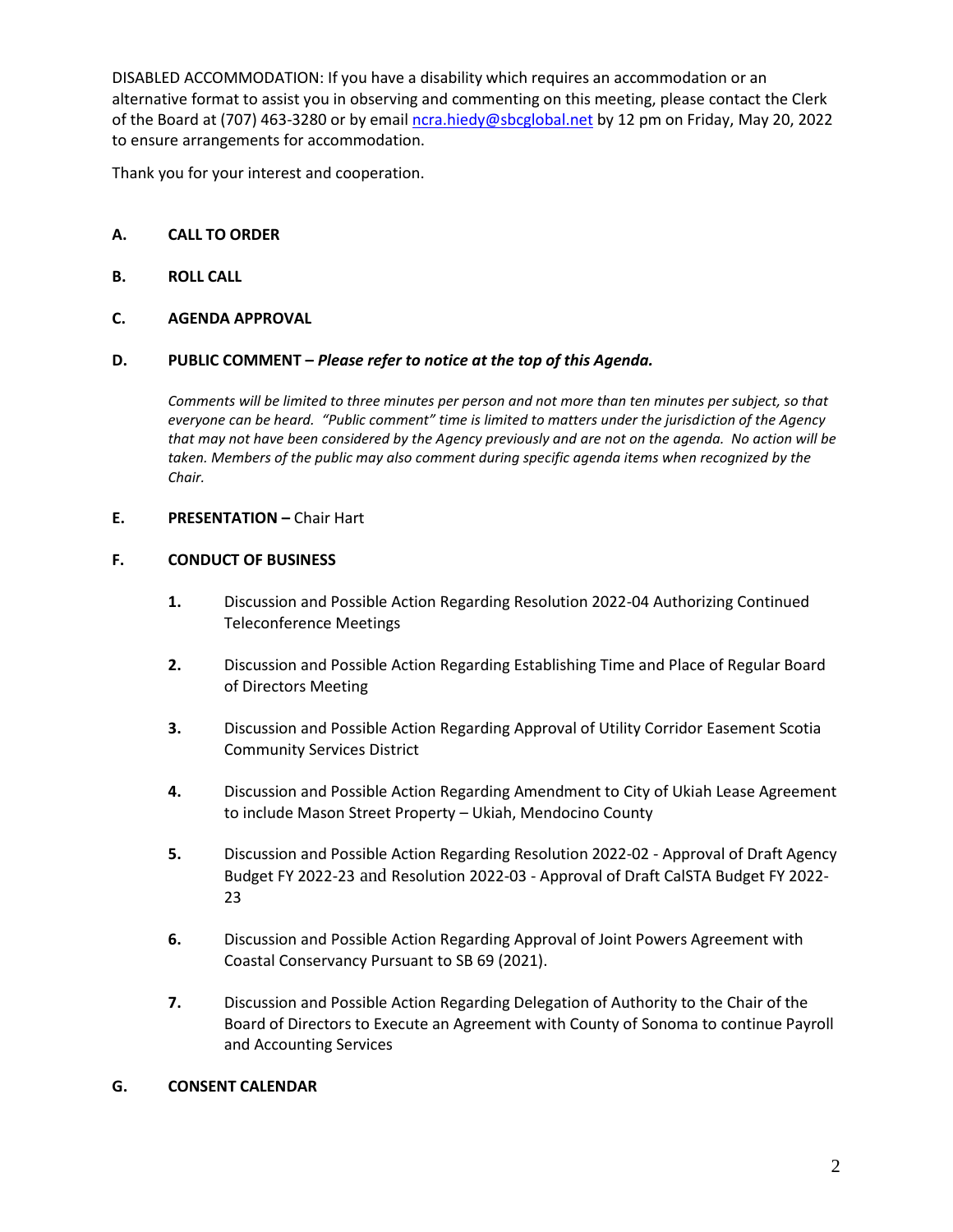- **1.** Approval of Minutes Regular Board Meeting March 14, 2022
- **2.** Approval of Financial Statements March and April 2022
- **3.** Approval of Warrants Issued March and April 2022
- **4.** Approval of Cal Card Statement March and April 2022
- **H. STAFF REPORT –** Mitch Stogner

#### **I. MATTERS FROM THE BOARD**

- **J. CLOSED SESSION**
	- **1. Discussion with Designated Representative Regarding Public Employee Benefits and Compensation for Administrative Assistant Position Agency Representative: Caryl Hart, Chair of Board of Directors (Government Code section 54957.6)**
	- **2. Discussion with Legal Counsel Regarding Pending Litigation: Abandonment and Railbanking Filings, Surface Transportation Board Docket Numbers AB 1305x; AB 1313 (Government Code section 54956.9 (a), (d)(1)**

### **K. ANNOUNCEMENT OUT OF CLOSED SESSION**

#### **L. ANNOUNCEMENT OF NEXT MEETING**

#### **M. ADJOURNMENT**

#### *AGENDA NOTE*

*All items appearing on the agenda are subject to action by the Board of Directors. Staff recommendations are subject to action by the Board of Directors. Staff recommendations are subject to change by the Board.*

#### *AMERICAN WITH DISABILITIES ACT (ADA) REQUESTS*

*To request disability-related modifications or accommodations for accessible locations or meeting materials in alternative formats (as allowed under Section 12132 of the ADA) please contact the GRTA office at 707 463-3280, at least 72 hours before the meeting.*

#### *ADDITIONS TO AGENDA*

*The Brown Act, Section 54954.2, states that the Board may take action on off-agenda items when: a) a majority vote determines that an "emergency situation" exists as defined in Section 54956.5, or b) a two-thirds vote of the body, or a unanimous vote of those present, determines that there is a need to take immediate action and the need for action arose after the agenda was legally posted, or c) the item was continued from a prior, legally posted meeting not more than five calendar days before this meeting.*

#### *ADDITIONAL MEETING INFORMATION FOR INTERESTED PARTIES*

*Written materials related to an item on this agenda submitted to the Board of Directors are available for public inspection in the GRTA office located at 419 Talmage Road, Suite M, Ukiah California. Documents maintained for public inspection are considered to be draft documents until approved by the Board of Directors. Official record is maintained for public inspection in the GRTA office.*

#### *CLOSED SESSION*

*If agendized, GRTA may adjourn to a closed session to consider litigation or personnel matters. Discussion of litigation or pending litigation may be held in closed session by authority of Government Code Section 54956.9; discussion of personnel*